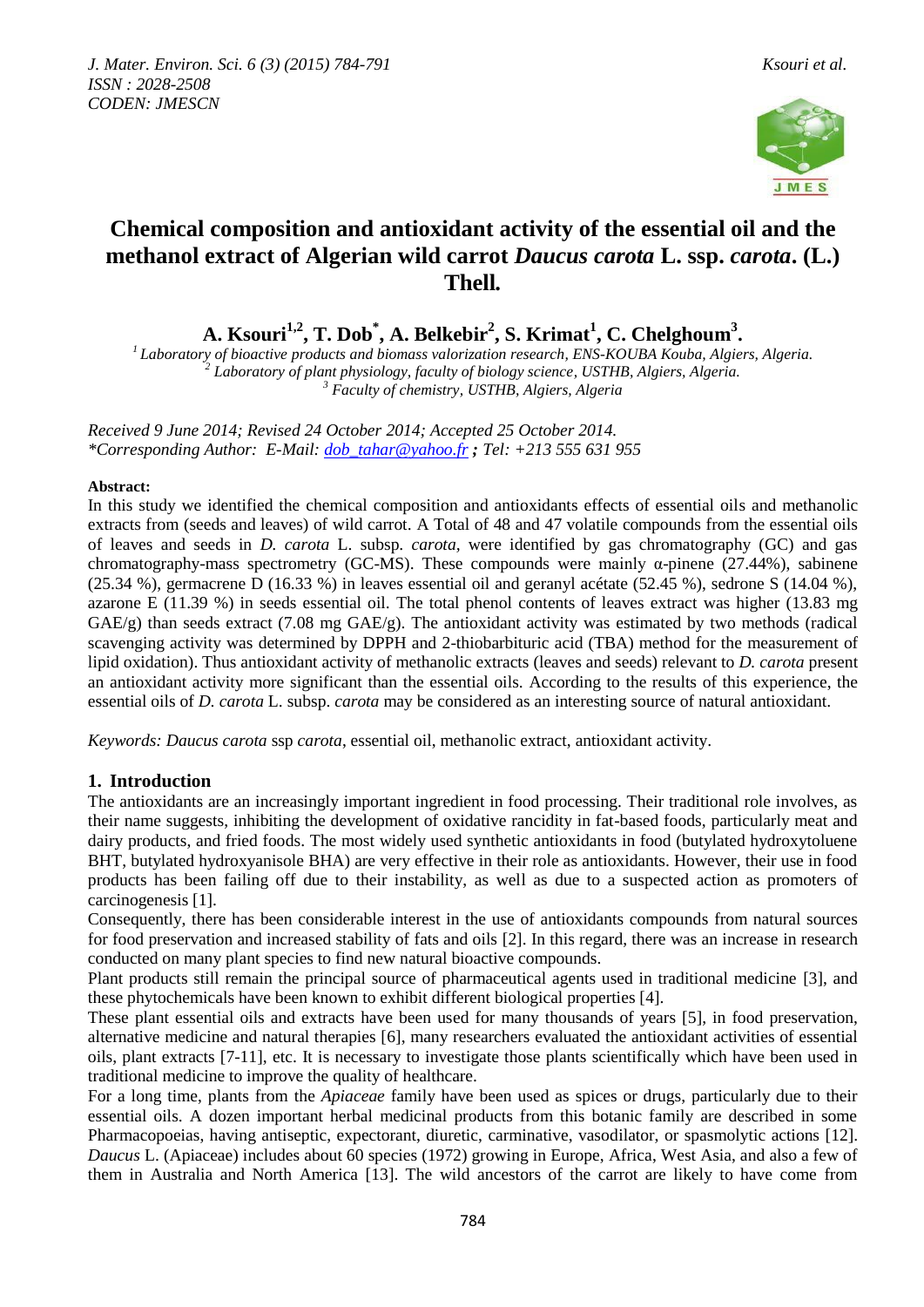Afghanistan, which remains the center of diversity of *Daucus carota* L., the wild carrot, sometimes called Queen Anne's lace [14].

*Daucus carota* L. is an aromatic plant used since old times in traditional medicine, due to recognized therapeutic properties, namely the antibacterial and antifungal activity of their essential oils (carrot oil). Although this plant has been subject to investigations  $[15 - 21]$  some scientific reports do not refer to the subspecies, a crucial aspect of this polymorphic species presenting 11 interrelated subspecies [22].

Extracts of wild *Daucus carota* L., were known to be antioxidative [23, 24] and iron-chelative [23]. The composition of the D. carota L. essential oil was variable according to the area of harvest, the part of the plant, and the stage of development [25, 17]. However, it could be summarized from literature data that leaf, stem, and blooming umbel oils are dominated by monoterpenes [25, 17] or sesquiterpenes [15]. Conversely, oils isolated from umbels in nest or seeds were dominated by *β*-bisabolene and *β*-asarone [15] or by (*E*)-methylisoeugenol accompanied by α-pinene and elemicin such as in commercial oils from Corsica, isolated from aerial parts harvested at the end of the flowering stage [25].

To the best of our knowledge there is no information on the antioxidant properties of Algerian wild carrot in the literature. This study have two main objectives: (I) determination of chemical compositions of its leaves and seeds essential oils by GC and GC–MS, (II) evaluation of antioxidant capacity of essential oil and methanolic extracts of leaves and seeds *D. carota*.

# **2. Materials and methods**

## *2.1. Plant material*

The aerial parts (leaves & seeds) of *Daucus carota* L.ssp *carota*. (L.) Thell*.* (apiaceae) were collected from Bouira ( north of Algeria) in june 2009. The aerial parts (leaves & seeds) were dried in the shade (at room temperature) and finally ground to a fine powder.

## *2.2. Essential oil extraction*

Essential oil was extracted from each of the plant parts (leaves/seeds) by steam distillation. The essential oil was separated by decantation and it was dried over anhydrous sodium sulfate (Na<sub>2</sub>SO<sub>4</sub>) and stored at 4<sup>o</sup>C until the time of experiment.

## *2.3. Preparation of methanol extract*

One gram of the dried plant material is extracted for 48 h with 10 ml of 70%  $(v/v)$  aqueous methanol at room temperature. This procedure was repeated successively three times with fresh solvent each time, followed by filtration. Filtred extracts were mixed and concentrated under reduced pressure at 40° using vaccum rotary evaporator to dryness and the residue obtained was redissolved in methanol. All extracts obtained were kept in the dark at  $+4^{\circ}$  C prior to use.

# *2.4. Analysis of the essential oils*

# *2.4.1. Gas chromatography*

GC analysis was performed on a Shimadzu GC17A chromatograph using fused silica capillary column with stationary phase DB-5. The various parameters fixed for the column are:  $30 \text{ m} \times 0.32 \text{ mm}$ , 0.25  $\mu$ m film thickness. The temperature program was 60°C for 3 min then 3°C/min to 240°C for 3 min; injector 250°C; detector 250°C; N<sub>2</sub> was used as carrier gas at a flow rate 1 mL/min in the split mode 1:50, with an injection volume of 0.2 µL. Quantitative data was obtained from electronic integration of area percentages without the use of correction factors.

In order to determine retentions indices (RI), a series of n-alkane  $(C_5-C_{28})$  mixtures were analyzed under the same operative conditions on DB-5 column; the samples indices were calculated following Van den dool  $\&$ Kratz (1963) [26].

## *2.4.2. Gas chromatography and mass spectrometry*

The GC/MS analysis was performed on a Trace Ultra GC linked to DSQII mass spectrometer using a DB-5 capillary column (30 m x 0.32 mm, 0.25 um film thickness). It was programmed from  $60^{\circ}$ C (3min) to 240°C (3min) at 3°C/min with He carrier gas at a flow rate of 1 mL/min and injector heater 250°C. The MS conditions were: EI source, electron energy 70 eV and source temperature  $250^{\circ}$ C. Acquisition mass range, m/z = 40-450.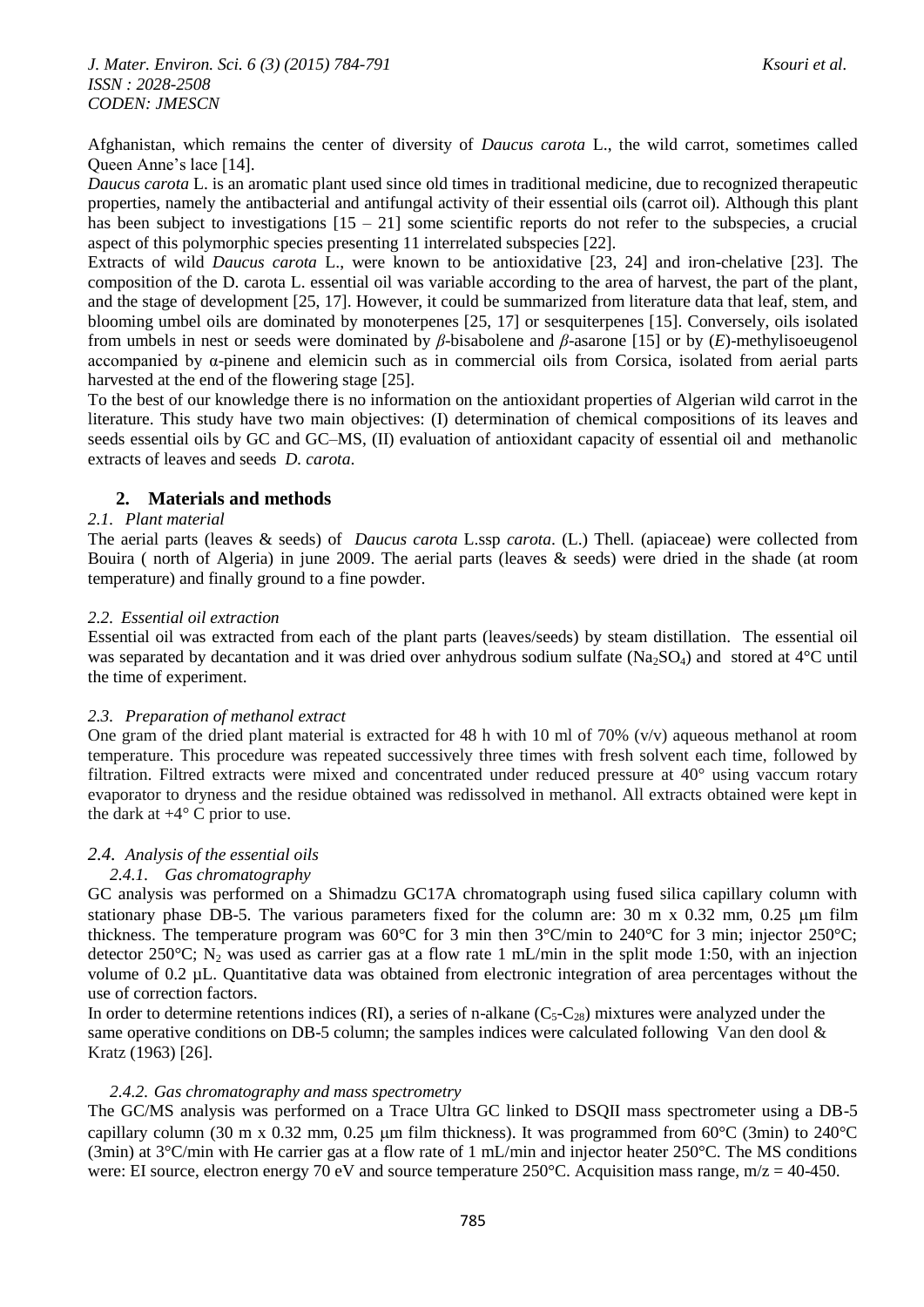### *2.4.3. Component identification*

Identification of components was made on the basis of their retentions indices and by computerized matching of the acquired mass spectra with those stored in the spectrometer data base using the Nist 2.0 and wiley 8.0 mass spectral library and the literature [27, 28].

#### *2.5. Determination of total phenolic content*

Total phenol content was determined by the method adapted from [29, 30] with some modifications using the Folin-Ciocalteu reagent. An aqueous aliquot (0.025 mL) of the extract was added to 3.975 mL of distilled water in a test tube, followed by 0.25 mL of Folin-Ciocalteu reagent. After 3 min, 0.75 mL of 20% sodium carbonate was added. Tube contents were vortexed and heated at 40 °C for 40 min. The blue coloration was read at 685 nm against a blank standard. Results were expressed in mg of gallic acid g−1of extract. The standard curve equation is, A (absorbance) = 0.1035 gallic acid ( $\mu$ g/ml) +0.1046. ( $\mathbb{R}^2$ =0.98).

#### *2.6. Determination of total flavonoid content*

The AlCl<sup>3</sup> method [31, 30] was used for the determination of the total flavonoid content of the methanolic extract. 1.5 mL of 2% AlCl<sub>3</sub>.6H<sub>2</sub>O dissolved in methanol was added to equal volumes of the extract. The mixture was shaken and the absorbance was read at 440 nm after 10 min incubation at room temperature. Flavonoid contents were expressed in mg quercetin equivalent  $g^{-1}$ of extract. The standard curve equation is, A(absorbance) = 0.2829 quercitin ( $\mu$ g/ml) – 0.1155 (R<sup>2</sup>=0,99).

#### *2.7. Antioxidant properties*

#### *2.7.1. DPPH assay*

The hydrogen atom-or-electron donation ability of the corresponding extracts and some pure compounds was measured from the bleaching of the purple coloured methanol solution of DPPH. This spectrophotometric assay uses the stable radical, 2,2-diphenylpicrylhydrazyl (DPPH), as a reagent [32]. A 1.5 mL of methanolic solution of DPPH (0.004%) was mixed with equivalent aliquot of different concentration of sample in a tube. After a 30 min incubation period at room temperature, the absorbance was read against a blank at 517 nm.

# Inhibition of free radical DPPH in percent (*I*%) was calculated as follows:

# *I*%=(*A*control*−A*sample/*Acontrol*)×100

Where  $A_{control}$  is the absorbance of the control reaction (containing all reagents except the test compound), and  $A_{sample}$  is the absorbance of the test compound. Extract concentration providing 50% inhibition (IC<sub>50</sub>) was calculated from the graph plotted of inhibition percentage against extract concentration. Ascorbic acid was used as reference compound. All tests were carried out in triplicate.

#### *2.7.2. Thiobarbituric acid reactive spices test (TBARS)*

In this experiment, egg yolk homogenates were used as lipid-rich media, obtained as described by [33, 34] i.e., an aliquot of yolk material was made up to a concentration of 10% (w/v) in KCl (1.15%, w/v). The yolk was then homogenized for 30 s, followed by ultrasonication for a further 5 min. For the TBARS assay, 500 µl of 10% (w/v) homogenate and 100 µl of sample, solubilized in methanol, were added to a test tube and made up to 1 ml with distilled water, followed by addition of 1.5 ml of 20% acetic acid (pH 3.5) and 1.5 ml of 0.8% (w/v) TBA in 1.1% (w/v) sodium dodecyl sulphate (SDS). This mixture was stirred in a vortex, and heated at 95 °C for 60 min. After cooling, at room temperature, 5 ml butan-1-ol was added to each tube, stirred and centrifuged at 3000 rpm for 10 min. The absorbance of the supernatant was measured at 532 nm using a spectrophotometer Schimadzu 160-UV. All the values were expressed as antioxidant index (AI%), where by the control is completely peroxidized and each extract and tested substance demonstrated a comparative percentage of antioxidant protection. The AI% was calculated using the formula:  $(1-t/c) \times 100$ , c being the absorbance value of the fully oxidized control and t, the absorbance of the test sample.

#### *2.8. Statistical Analysis*

All experiments were carried out in triplicate. Data were expressed as means ± S.D. Differences were evaluated by one-way analysis of variance (ANOVA) test completed by a Student's test. The correlations between methods were determined using analysis of variance (ANOVA) and quantified in terms of the correlation factor. Differences were considered significant at  $p<0.05$ .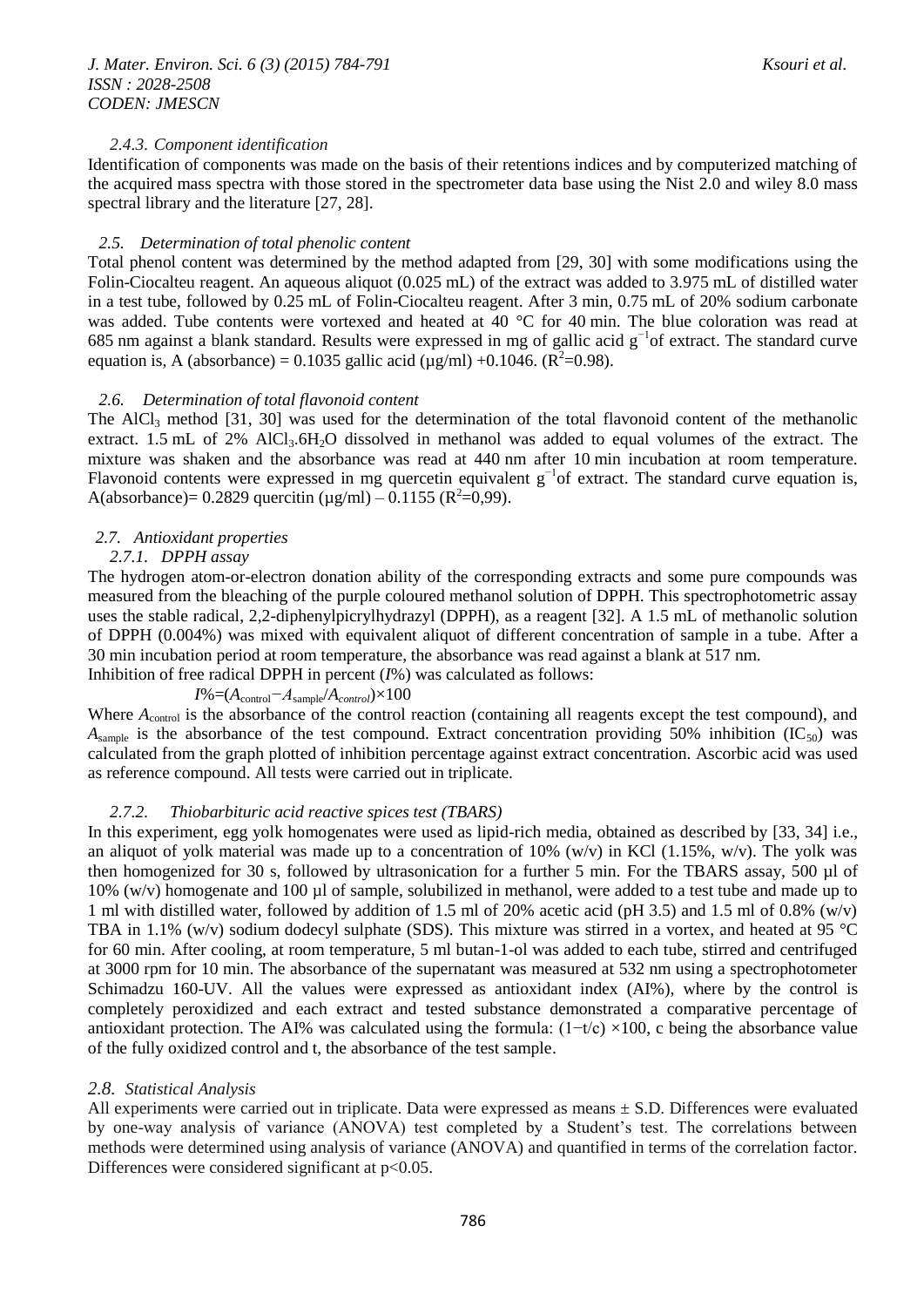# **3. Results and discussion**

## *3.1. Chemical composition of essential oils*

*D. carota* essential oil yields 3% for seeds and 2.1% for leaves. The oils were analyzed by GC and GC-MS and the qualitative and quantitative composition are presented in (table 1), where compounds are listed in order of their elution on DB-5 column. A total of 48 compounds were identified in *D. carota* essential oil of leaves, 46 in seeds essential oil. The essential oil from seeds is predominantly composed of oxygenated monoterpens (66.08 %) and oxygenated sesquiterpens (16.41%). The main components are geranyl acétate (52.45%), cedrone S and asarone in different amounts (14.04%, 11.39% respectively). Differently the oil from leaves is mainly composed of hydrocarbon monoterpenes (64.59%) and hydrocarbon sesquiterpenes (22.18%), α-pinene (27.44%), sabinene (25.34%), germacrene D (16.33%).

**Table 1:** Chemical composition of *Daucus carota* ssp *carota* leaves and seeds essential oils (EO).

| $RT$ (mn)   | Compounds <sup>a</sup><br>$\mathbf{R}$ |                            | $EOL(\%)$      | EOS(%)                   |  |
|-------------|----------------------------------------|----------------------------|----------------|--------------------------|--|
|             |                                        |                            |                |                          |  |
| 7.45        | 927                                    | $\alpha$ -thujene          | 0.29           | 0.01                     |  |
| 7.73        | 938                                    | $\alpha$ -pinene           | 27.44          | 0.99                     |  |
| 8.34        | 949                                    | Camphene                   | 0.89           | 0.07                     |  |
| 9.13        | 977                                    | Sabinene                   | 25.34          | 0.32                     |  |
| 9.33        | 979                                    | $\beta$ -pinene            | 1.25           | 0.24                     |  |
| 9.64        | 990                                    | $\beta$ -myrcene           | 2.52           | 0.07                     |  |
| 10.80       | 1010                                   | $\alpha$ -terpinene        | 0.87           | 0.05                     |  |
| 11.18       | 1016                                   | P-cymene                   | 0.46           | 0.07                     |  |
| 11.31       | 1024                                   | Limonene                   | 2.24           | 0.10                     |  |
| 11.43       | 1028                                   | $\beta$ -phellandrene      | 0.57           | $\frac{1}{2}$            |  |
| 11.51       | 1031                                   | Ocimene <b-z></b-z>        | 0.12           | $\overline{\phantom{a}}$ |  |
| 11.95       | 1035                                   | Ocimene <b-z></b-z>        | 0.32           |                          |  |
| 12.53       | 1056                                   | $\gamma$ -terpinene        | 1.79           | 0.10                     |  |
| 13.68       | 1087                                   | Terpinolene                | 0.49           | 0.03                     |  |
| 14.34       | 1098                                   | Linalol                    | 0.21           | 0.32                     |  |
| 1655        | 1144                                   | Verbenol                   | $\frac{1}{2}$  | 0.12                     |  |
| 18.11       | 1175                                   | Terpinen                   | 0.68           | 0.16                     |  |
| 21.18       | 1268                                   | Geraniol                   | $\frac{1}{2}$  | 1.40                     |  |
| 22.65       | 1280                                   | Acetate bornyle            | 0.51           | 0.24                     |  |
| 24.67       | 1330                                   | $\gamma$ -elemene          | 0.35           | $\overline{\phantom{0}}$ |  |
| 25.39       | 1343                                   | $\alpha$ -longipinene      | 0.04           | 0.82                     |  |
| 26.48       | 1369                                   | $\alpha$ -capaene          | 0.21           | 0.04                     |  |
| 26.70-26.87 | 1377                                   | Geranyl acetate            | 1.41           | 52.45                    |  |
| 26.85       | 1385                                   | β-bourbonène               | 0.18           | $\overline{a}$           |  |
| 27.08       | 1399                                   | $\beta$ -ilemene           | 0.32           |                          |  |
| 28.40       | 1405                                   | $\beta$ -caryophyllene     | 0.62           |                          |  |
| 28.85       | 1413                                   | $\alpha$ -transbergamotene | 0.26           | 0.19                     |  |
| 29.22       | 1438                                   | 2-epi-beta funebrene       | 0.34           | 0.08                     |  |
| 29.55       | 1444                                   | β-damascone                | $\overline{a}$ | 0.19                     |  |
| 29.68       | 1447                                   | Farnesene $(Z, B)$         | 0.25           | 0.10                     |  |
| 29.95       | 1449                                   | $\alpha$ -humulene(E,E)    | 0.21           | 0.05                     |  |
| 30.77       | 1471                                   | $\gamma$ -muurolen         | 0.20           | 0.06                     |  |
| 31.04       | 1475                                   | Germacrene                 | 16.33          |                          |  |
| 31.15       | 1478                                   | β-himachalene              | 0.57           | 0.53                     |  |
| 31.37       | 1482                                   | Isoshybunone               | $\frac{1}{2}$  | 0.04                     |  |
| 31.60       | 1502                                   | Bicyclogermacrene          | 0.45           | $\overline{a}$           |  |
| 31.78       | 1504                                   | NI                         | 0.11           | 0.72                     |  |
| 32.05       | 1508                                   | β-bisobolene               | 0.71           | 4.83                     |  |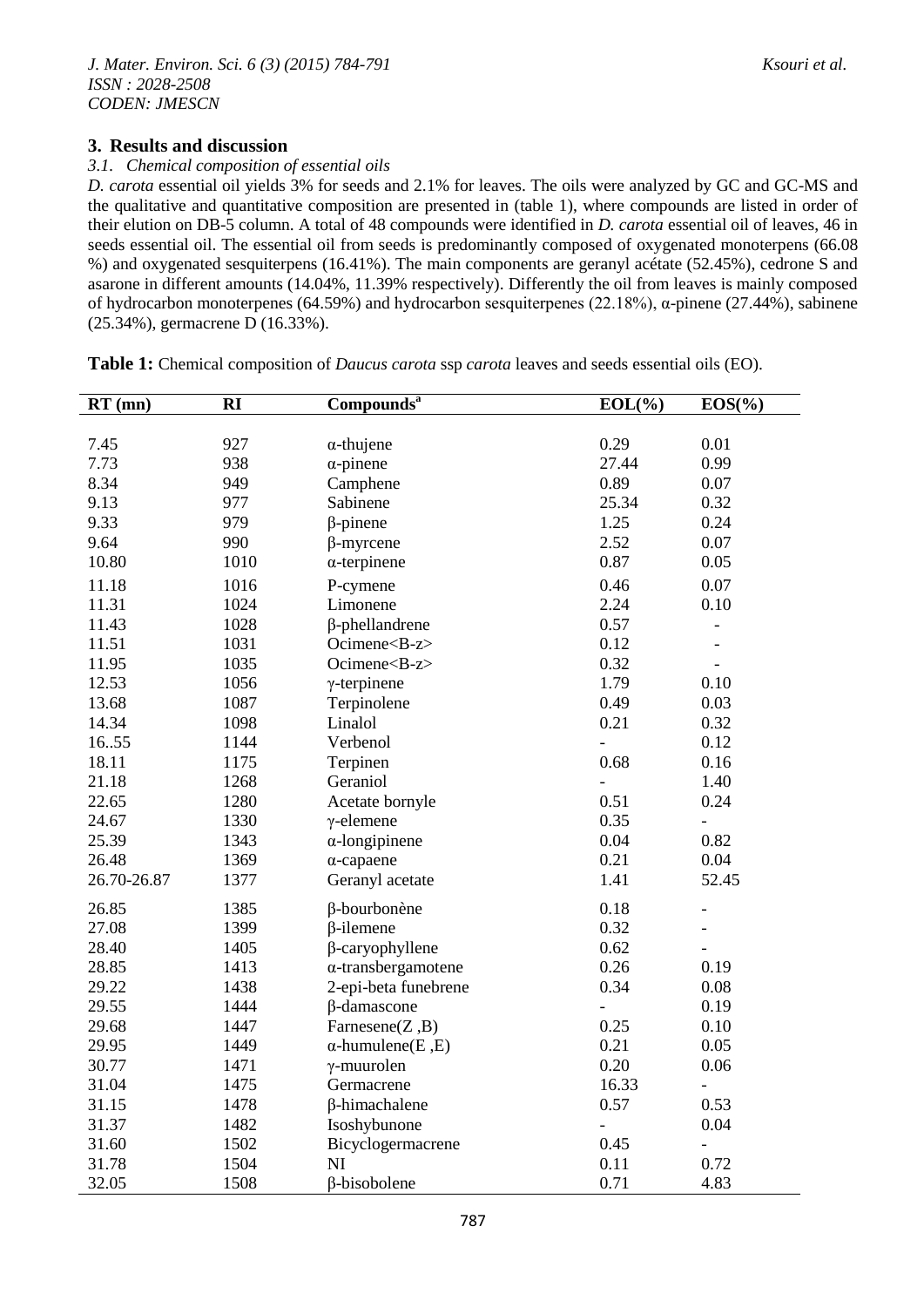|                |              | Other<br><b>Total identified</b>                    | 2.96%<br>94.98% | 1.52%<br>96.61% |
|----------------|--------------|-----------------------------------------------------|-----------------|-----------------|
|                |              | <b>Oxygenated diterpene</b>                         | 0.05%           | 0.09%           |
|                |              | <b>Oxygenated sesquiterpenes</b>                    | 2.11%           | 16.41%          |
|                |              | <b>Sesquiterpenes hydrocarbons</b>                  | 22.18%          | 10.46%          |
|                |              | <b>Oxygenated monoterpenes</b>                      | 3.09%           | 66.08%          |
|                |              | <b>Monoterpenes hydrocarbons</b>                    | 64.59%          | 2.05%           |
| 50.29          | 2000         | Manoyloxide                                         | 0.05            | 0.09            |
| 45.78          | 1749         | Curcumenol                                          | 0.08            | 0.83            |
| 44.51          | 1695         | Cedrenol                                            | 0.22            | 0.08            |
| 42.88          | 1693         | NI                                                  |                 | 0.18            |
| 39.67          | 1686         | Selin-11-en-4alpha-ol                               | 0.11            | 0.73            |
| 39.48          | 1682         | NI                                                  | 0.14            |                 |
| 39.16          | 1680         | α-bisobolol                                         | 0.56            | 0.11            |
| 39.05          | 1677         | NI                                                  | 0.21            | 0.25            |
| 38.91          | 1675         | Asorone $\epsilon$                                  |                 | 11.39           |
| 38.87          | 1656         | Asorone(Z)                                          | 0.28            |                 |
| 38.32          | 1645         | 15-Nor-funebran-3-6                                 | 0.67            | 0.02            |
| 37.8-37.88     | 1635         | Cederone S                                          | 0.86            | 14.04           |
| 37.22          | 1627         | Cubenol 1-epi                                       |                 | 0.26            |
| 36.3           | 1585         | Caryophyllène oxyde                                 | 0.28            | 0.06            |
| 36.12          | 1575         | Spathulenol                                         |                 | 0.30            |
| 34.18          | 1555         | Germacrene $\beta$                                  | 0.68            |                 |
| 33.54          | 1541         | $\alpha$ -calacorone                                |                 | 0.05            |
| 33.25          | 1534         | Ar-himachalene                                      |                 | 3.54            |
| 32.91          | 1531         | Himachalene                                         |                 | 0.16            |
| 32.29<br>32.48 | 1512<br>1516 | 4,5,9,10dihydroisolongifolene<br>$\gamma$ -cadinene | 1.83<br>0.46    | 0.12<br>0.01    |

RT: Retention time; RI: retention indices on the DB-5 column relative to  $C_8-C_{24}$  n-alkanes; a: compounds listed in order to their elution on the DB-5 column; EOL: essential oil leaves; EOS: essential oil seeds; NI: non identified compounds.

Chemical composition of essential oil extracted from leaves of our species is similar to that of wild carrot of Serbia which is characterized by the presence of α-pinene, sabinene, the β-myrcene, limonene and germacrene D [35]. In reported reference [18] showed that oils obtained from different parts of wild carrot plant consist mainly of monoterpene hydrocarbons (71.9 – 83.8%). They have not confirmed the presence of carotol, daucol and daucene; the sesquiterpenes that are specific for a chemical composition of the oils obtained from the cultivated breeds of carrot (*D carota* ssp. *sativus*) [36]. In previous work [25] they found that the Corsican oil of *Daucus carota* L. contained E-methylisoeugenol (33.0%), α-pinene (24.9%) and elemicin (11.4%) as its major components. As was reported previously [16], trans-dauca-8,11-diene,duaca-5,8-diene, acora-4,9-diene, acora-4,10-diene, (E)-β-10,11-dihydro-10,11-epoxyfarneseneand (E)-methylisoeugenol were identified as the major components of *Daucus carota* seed oil.

# *3.2. Antioxidant properties*

The following chart indicate, the rate of DPPH scavenging activity versus the different concentrations of *D. carota* ssp *carota* essential oils and extracts.

The effect of antioxidants on DPPH radical scavenging was thought to be due to their hydrogen donating ability or radical-scavenging activity. When a solution of DPPH is mixed with that of a substance that can donate a hydrogen atom, then this gives rise to the reduced form 1,1-diphenyl-2-picrylhydrazine (non radical) with the loss of this violet color [37]. DPPH scavenging activity is usually presented by  $IC_{50}$  value, defined as the concentration of the antioxidant needed to scavenge 50% of DPPH present in the test solution. Therefore, extract concentrations providing 50% inhibition  $(IC_{50})$  were calculated using the data plotted in Fig. 1, and were presented in Table 2. Lower  $IC_{50}$  value reflects better DPPH radical-scavenging activity.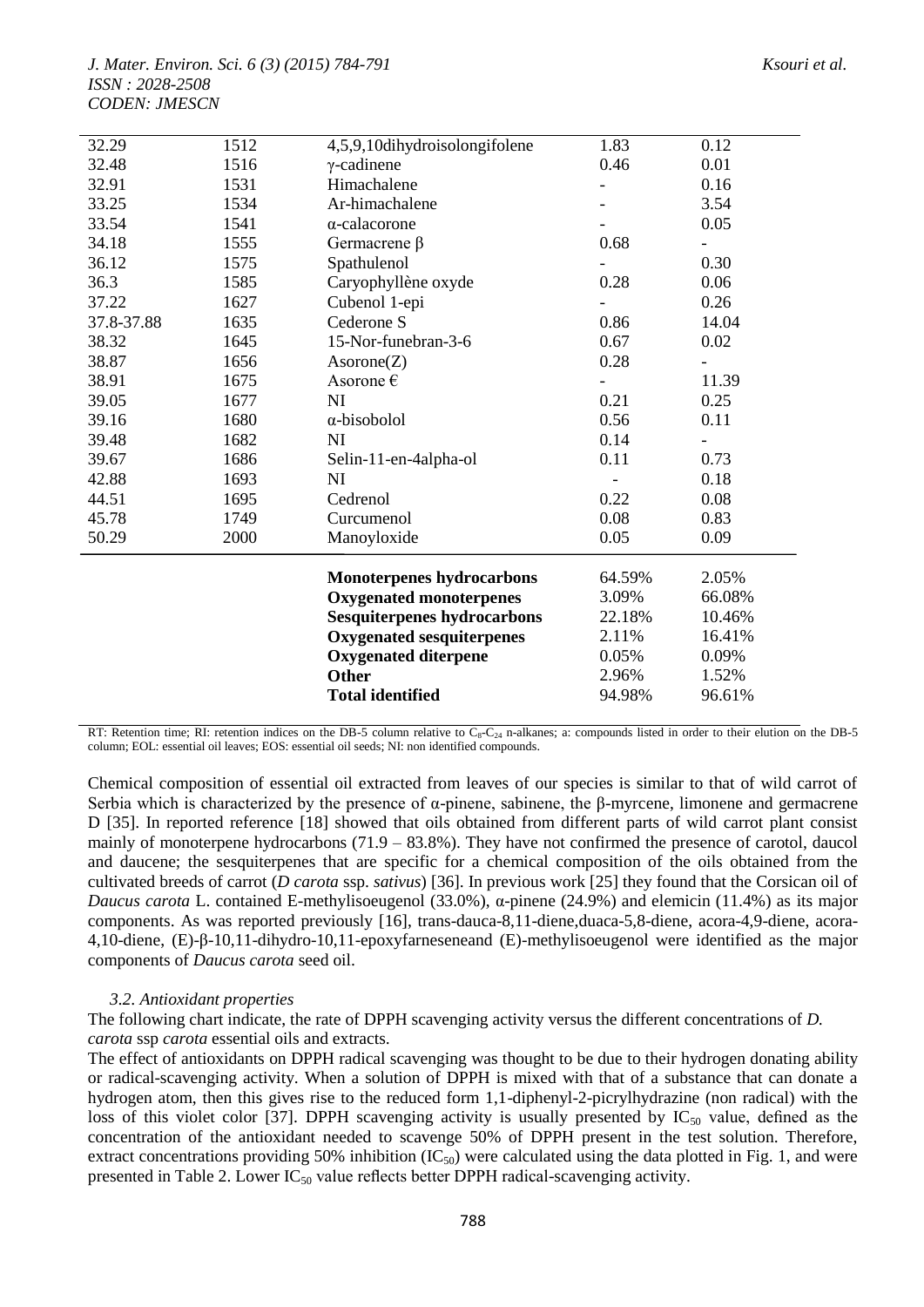



**Figure1:** DPPH radical-scavenging activities of *Daucus carota* (a) methanolic extracts, (b) essential oil and standard (ascorbic acid) measured at different concentrations.EXT (L): leaves extract, EXT(S): seeds extract, EO(L): leaves essential oil, EO (S): seeds essential oil, AA: ascorbic acid.

| <b>Sample</b>                          | <b>DPPH IC<sub>50</sub></b> | <b>TBARS</b> assay | <b>Total phenol</b> | <b>Total flavonoid</b> |  |
|----------------------------------------|-----------------------------|--------------------|---------------------|------------------------|--|
| flavonoid content of methanol extracts |                             |                    |                     |                        |  |

**Table 2**: antioxidant activities of *D. carota* ssp *carota* essential oils, methanol extracts, total phenolic and

| <b>Sample</b>            | <b>DPPH <math>IC_{50}</math></b> | <b>TBARS</b> assay   | <b>Total phenol</b> | <b>Total flavonoid</b> |
|--------------------------|----------------------------------|----------------------|---------------------|------------------------|
|                          | $(\mu g/mL)$                     | $IC_{50}(\mu g/mL)$  | contents (mg        | contents (mg           |
|                          |                                  |                      | GAE/g               | QE/g)                  |
| <b>Leaves methanolic</b> | $83 \pm 1$                       | $66.5 \pm 7.05$      | $13.83 \pm 0.85$    | $1.98 \pm 0.01$        |
| extract                  |                                  |                      |                     |                        |
| <b>Seeds methanolic</b>  | $136 \pm 3.21$                   | $21.17 \pm 1.26$     | $7.08 \pm 0.41$     | $1.51 \pm 0.03$        |
| extract                  |                                  |                      |                     |                        |
| Leaves essential oil     | $76.33\times10^{3}$ ± 208        | 1.29. $10^3 \pm 150$ | Nd                  | Nd                     |
| Seeds essential oil      | $38.67\times10^{3}$ ± 153        | 0.82. $10^3 \pm 300$ | Nd                  | Nd                     |
| <b>Ascorbic acid</b>     | $3.73 \pm 0.06$                  | Nd                   | Nd                  | Nd                     |
| $\alpha$ -tocopherol     | Nd                               | $22.67 \pm 1.26$     | Nd                  | Nd                     |

Nd : Not determined.

The leaves methanolic extract of *D. carota* provided the highest radical-scavenging activity with the lowest  $IC_{50}$ value of 83±1µg/ml than the seeds methanolic extract with  $IC_{50}$  of 136±3.21µg/ml and essential oil with  $IC_{50}$ value of 76.33±2.08mg/ml, 38.67±1.53mg/ml for leaves and seeds respectively. Furthermore, DPPH scavenging abilities of the methanolic extract and the oil were lower than that of synthetic antioxidant ascorbic acid. DPPH scavenging activity of extracts increased in the order of ascorbic acid  $>$  leaves methanolic extract  $>$  seeds methanolic extract>seeds essential oil> leaves essential oil.

The antioxidant activities of the plant extracts and the oils were also evaluated by TBARS assay. In the test of the 2-thiobarbituric acid (TBARS) a molecule of malonaldehyde (MA) reacts with two molecules of thiobarbituric acid (TBARS) to form a pink complex absorbing at 532 nm. All the essential oils and extracts showed some antioxidant capacity, increasing over the concentration range tested.

The calculated percentage of inhibition of the extract and the oil are given in fig 2. The  $IC_{50}$  values of lipid peroxydation were estimated as  $66.5 \pm 7.05$ ,  $21.17 \pm 1.26$ ,  $1.29 \times 10^3 \pm 150$  and  $0.82 \times 10^3 \pm 300$  µg/ml in the presence of leaves, seeds of methanolic extracts and the essential oils, respectively.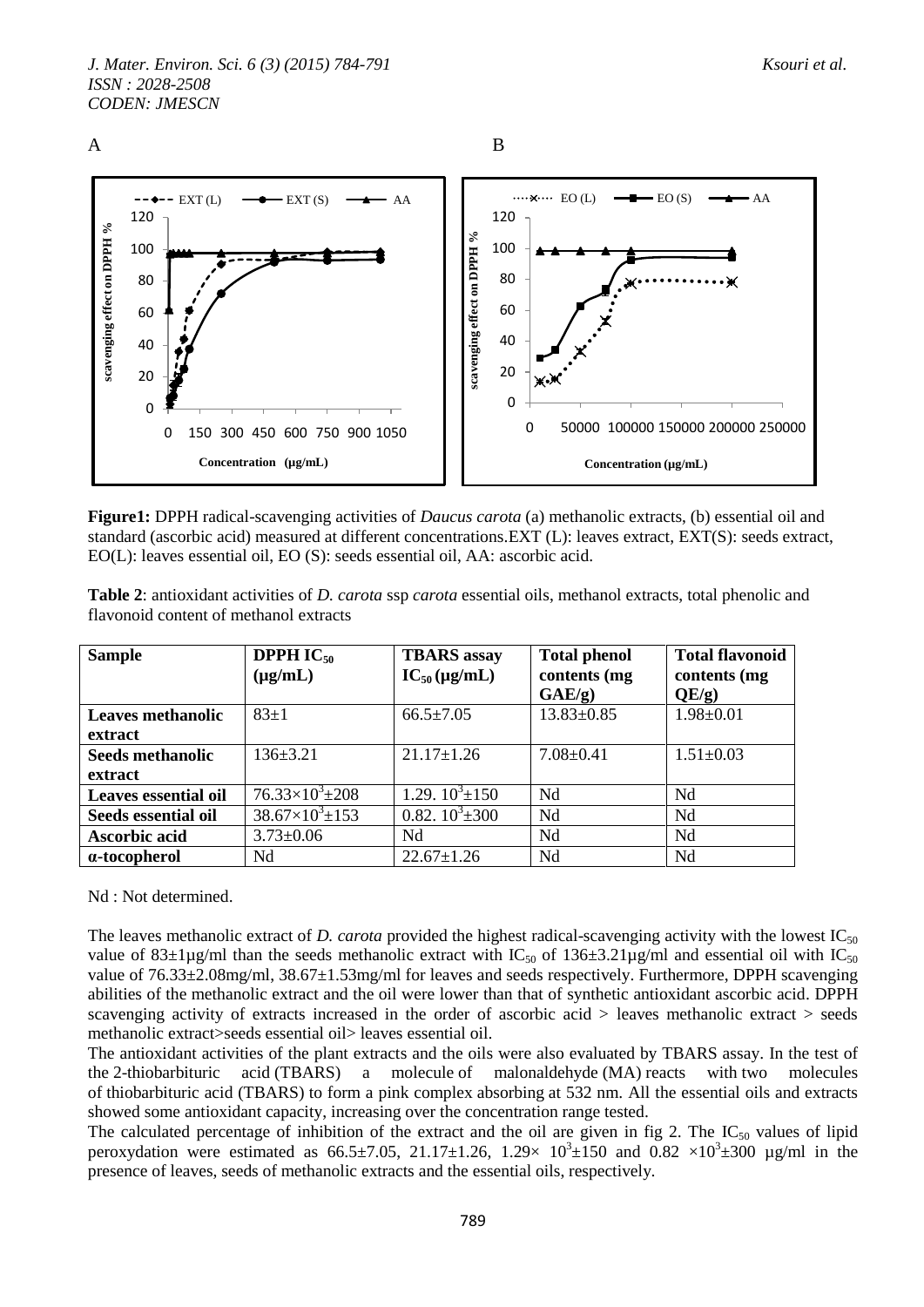

**Figure2:** Antioxidant capacity (%) of the essential oils and methanol extracts of *D. carota*s sp *carota* compared to α-tocopherol, in different concentrations, using TBARS assay SE, standard error. Means with different superscript letters are significantly different (*P*<0.05).

The seeds methanolic extract showed the highest antioxidant index, comparable to  $\alpha$ -tocopherol. The essential oils of seeds and leaves showed much lower antioxidant indices than that of methanol extracts. The decrease in concentration of the oils and extracts produced a drastic reduction in their activity, and at the lowest concentration the oils and extracts were scarcely active.

The amounts of total phenolics in the extracts were determined spectrometrically according to the Folin– Ciocalteu procedure and calculated as gallic acid equivalents. Gallic acid is a water soluble polyhydroxy phenolic compound which can be found in various natural plants [38]. The absorbance value was inserted in the above equation and the total amount of phenolic compound was calculated.

The  $AICI<sub>3</sub>$  method was used for the determination of the total flavonoid content of the methanolic extracts (leaves, seeds). Flavonoid contents were expressed in mg quercetin equivalent g−1 dry weight. The amounts of total phenols and flavonoids found in the plant methanolic extracts are shown in Table 2. The total phenolic contents of leaves and seeds methanolic extracts of *D. carota* are 13.83±0.85, 7.08±0.41mg gallic acid equivalent/g extract respectively. The results indicated that the leaves methanolic extract has higher total phenolic compounds than seeds methanolic extract. Also, according to these results, there is a relationship between total phenol contents and radical scavenging activity. Phenolic compounds, biologically active components, are the main agents that can donate hydrogen to free radicals and thus break the chain reaction of lipid oxidation at the first initiation step. This high potential of phenolic compounds to scavenge radicals may be explained by their phenolic hydroxyl groups [9]. But no significant correlation between phenolic content of tested methanolic extract and TBARS assay was observed. These results are in agreement with other reports in the literature [39, 40]. The high antioxidant capacity of the seeds essential oil is probably due to its richness in oxygenated monoterpene compounds (66.08%), (table 1). The stronger antioxidant activity exhibited by investigated essential oil obtained from *Achillia pannonica*, in both the DPPH-test and TBA-assay, confirms results which showing that some of the oxygenated monoterpenes are mostly responsible for protective effects [41]. The antioxidant activity of essential oils were variable; this variability is mainly related to its molecular composition.

## **Conclusion**

According to the results of this study, the essential oils or the methanolic extracts of *D. carota* subsp *carota* may be suggested as a potential source of natural antioxidant. The methanolic extract and the oil were found to be effective antioxidants in several in vitro assays including DPPH radical scavenging and TBARS assay which can be proposed as a natural additive in food industry to increase the shelf life of food stuffs and in pharmaceutical industries. There was a good correlation between total phenol content and DPPH scavenging capacity of the extracts. The best antioxidant activity of both extracts was registered against lipid peroxidation.